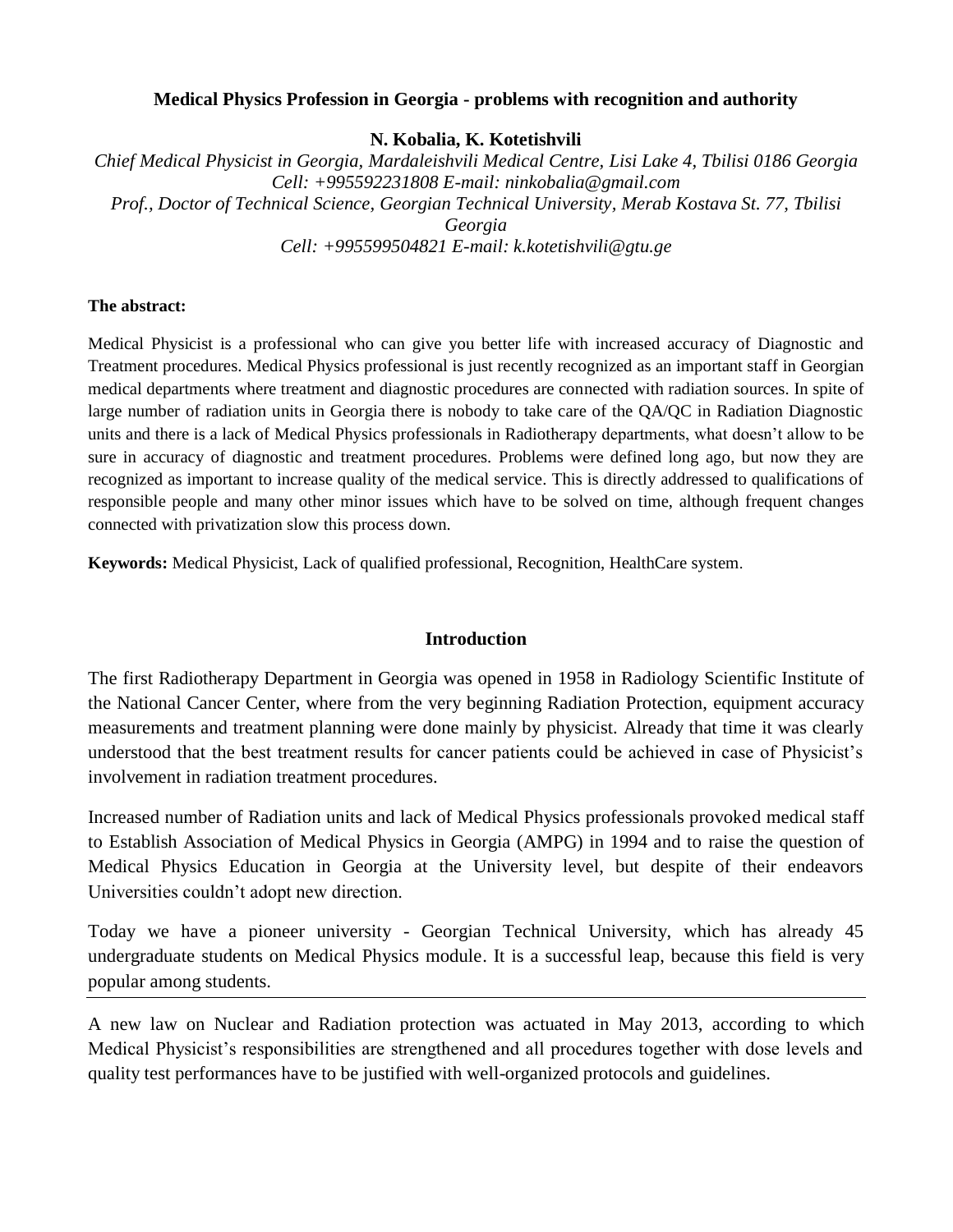New Georgian Law will create many job positions for Medical Physics professionals and it will help us to save lives of many patients. A lot of issues were already discussed and many problems resolved, but there are still many things to do and more serious problems to surmount.

# **Medical Physics Education and Accreditation**

Since 2005, when Georgia has joined Bologna Process, in all Georgian universities including Georgian Technical University education reform has been carried out. Nowadays, Higher Education system of Georgia consists of three cycles: Bachelor's Degree (240 credits); Master's Degree (120 credits); and Doctor's Degree (180 credits).

The Georgian Technical University (GTU) offers the qualification of Certified Specialist, as well as the Bachelor, Master and Doctoral degrees to the people who study at the faculty of Informatics and Control Systems. The University offers bachelor's degree in Engineering Physics with 240 credits, from where 120 credits are related to fundamental subjects of physics (mechanics and molecular physics, electricity and magnetism, optics and constitution of atoms, physics of solid states, physics of semiconductors and dielectrics, physics of quantum, physics of unified field theory, statistical physics, research physical methodology) and subjects in math (mathematical analysis, higher algebra, analytical geometry, differential and integral equations, vector and tensor calculations, mathematical physics). In the third year of Bachelor study student has the option to choose two desired modules (each with 60 credits). In 2012 a new module – Medical Physics and Radiation Protection of People and Environment was added to the Engineering Physics program and it is already accredited as a separate direction.

Fundamental Subjects on Medical Physics and Radiation Protection of People and Environment are:

- 1) Medical Material Sciences
- 2) Essential Medical Physics
- 3) Ionizing Radiation in Medicine
- 4) Radiation Physics
- 5) Medical Image Computer Simulation
- 6) Reception of Image in Medicine by Non-Ionized Radiation
- 7) Radiation Safety of People and Environment
- 8) Radiation Dosimeters

The new Medical Physics and Radiation Protection of People and Environment module is highly popular among students, because Georgian Technical University is the only one in Georgia where students can study this field. Currently 45 students study the Medical Physics Module. Owing to high demand, a separate Masters program in Medical Physics was created.

Master's Program in Medical Physics consists of:

- 1) Bio-Medical Nanotechnologies
- 2) Medicine Electronics
- 3) Optics in Medicine
- 4) Medical Visualization. Ionizing Radiation. Influence and Dosimetry
- 5) Biomedical Image Processing and Analysis
- 6) Medical Imaging with Non-Ionizing Radiation
- 7) Computer models of neurons and neuron networks